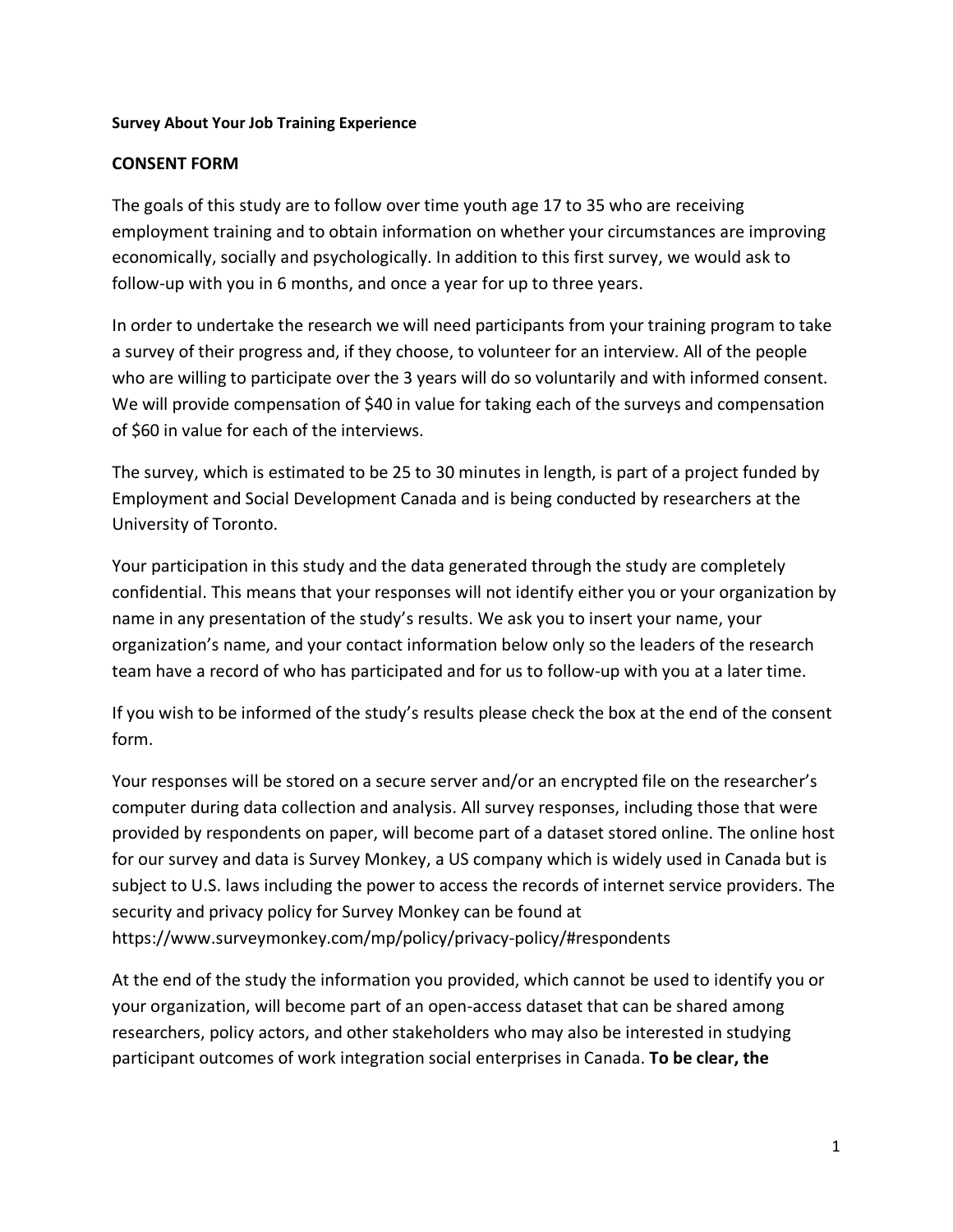**information you provide will be made available to others but no one outside of the research team will be able to identify you from the information you provide.**

Even if you agree to participate, **you can decline to answer any question on the survey by skipping over the question**. You can also withdraw from the study without explanation at any time before the researchers begin combining the data from all participants. If, after completing the survey, you decide that you would like to withdraw your results from the study, you may do so by emailing either Dr. Andrea Chan, andreanw.chan@mail.utoronto.ca or Professor Jack Quarter, jack.quarter@utoronto.ca. The same is true if you agree to a follow-up interview to the survey. You may also contact the University of Toronto Office of Research Ethics at ethics.review@utoronto.ca or 416-946-3273 with questions relating to your rights as a research participant.

The possible benefits of this project to your organization is that it will provide longitudinal information on the progress of its trainees over time. As mentioned, there will be a modest compensation for participation both in the survey and, should you decide, the interview too.

I hope that you decide to participate. Thank you.

Sincerely,

Jul Quito

Professor Jack Quarter

OISE/University of Toronto

\_\_\_\_\_\_\_\_\_\_\_\_\_\_\_\_\_\_\_\_\_\_\_\_\_\_\_\_\_\_\_\_\_\_

The research study you are participating in may be reviewed for quality assurance to make sure that the required laws and guidelines are followed. If chosen, (a) representative(s) of the Human Research Ethics Program (HREP) may access study-related data and/or consent materials as part of the review. All information accessed by the HREP will be upheld to the same level of confidentiality that has been stated by the research team.

\*\*\*\*\*\*\*\*\*\*\*\*\*\*\*\*\*\*\*\*\*\*\*\*\*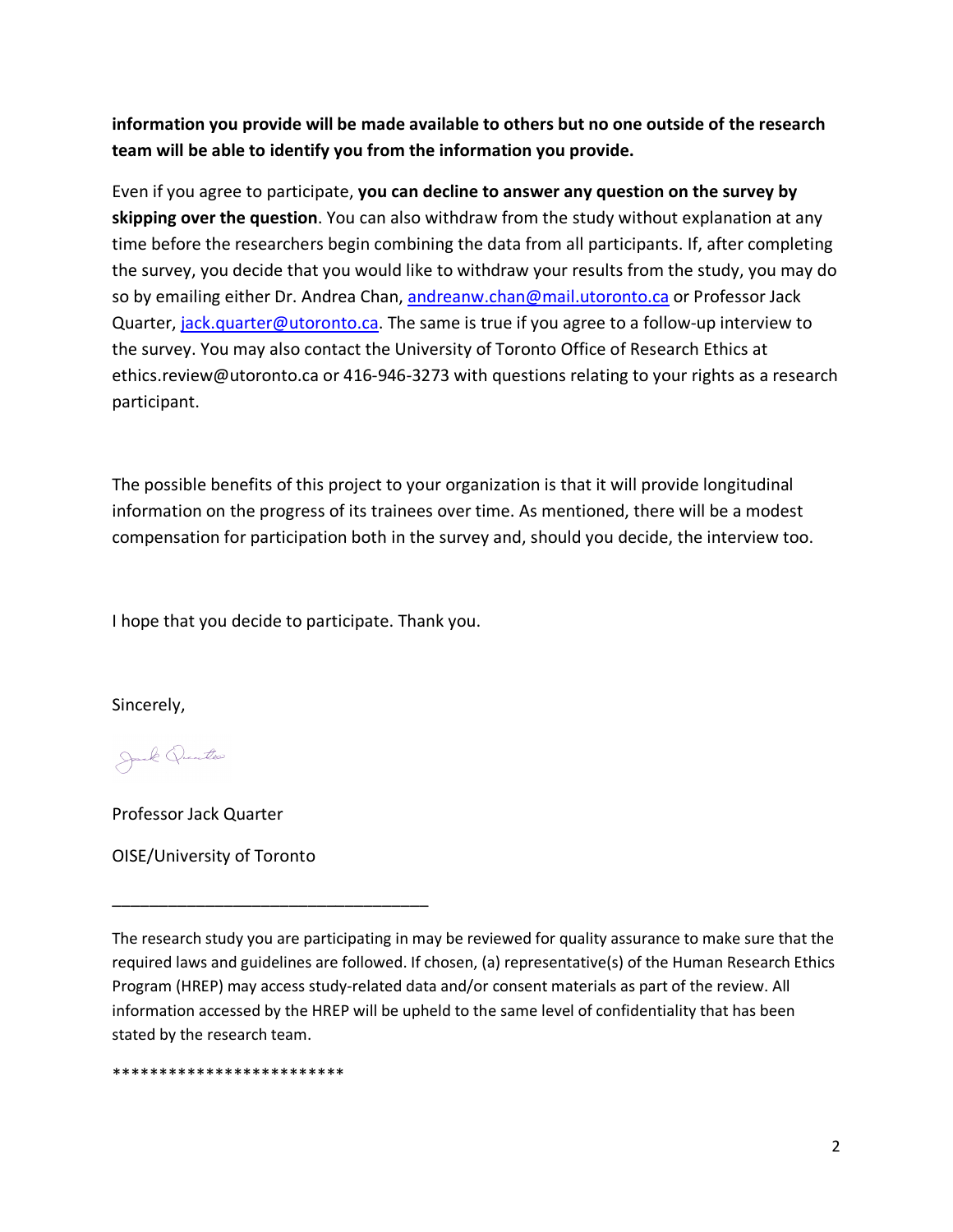*I \_\_\_\_\_\_\_\_\_\_\_\_\_\_\_\_\_\_\_\_\_\_\_\_\_\_\_\_\_\_\_\_\_\_\_\_\_\_\_\_\_\_\_\_\_\_\_\_\_\_\_\_\_\_\_\_\_\_\_\_\_\_\_\_\_\_have read* 

*and understood the survey description above and give my consent to participate in this study and for the researchers to incorporate my responses into the survey write-up and the openaccess dataset under the terms described above.*

Yes

No

(Need more information (contact the researcher at the email addresses above.)

Tel: \_\_\_\_\_\_\_\_\_\_\_\_\_\_\_\_\_\_\_\_\_\_\_\_\_\_\_\_\_\_\_\_\_

Alternate Tel:

Email: \_\_\_\_\_\_\_\_\_\_\_\_\_\_\_\_\_\_\_\_\_\_\_\_\_\_\_\_\_\_

I would like to be notified of the study's results (2022) at the above email address:

Please print this page to retain a copy of the consent form for your records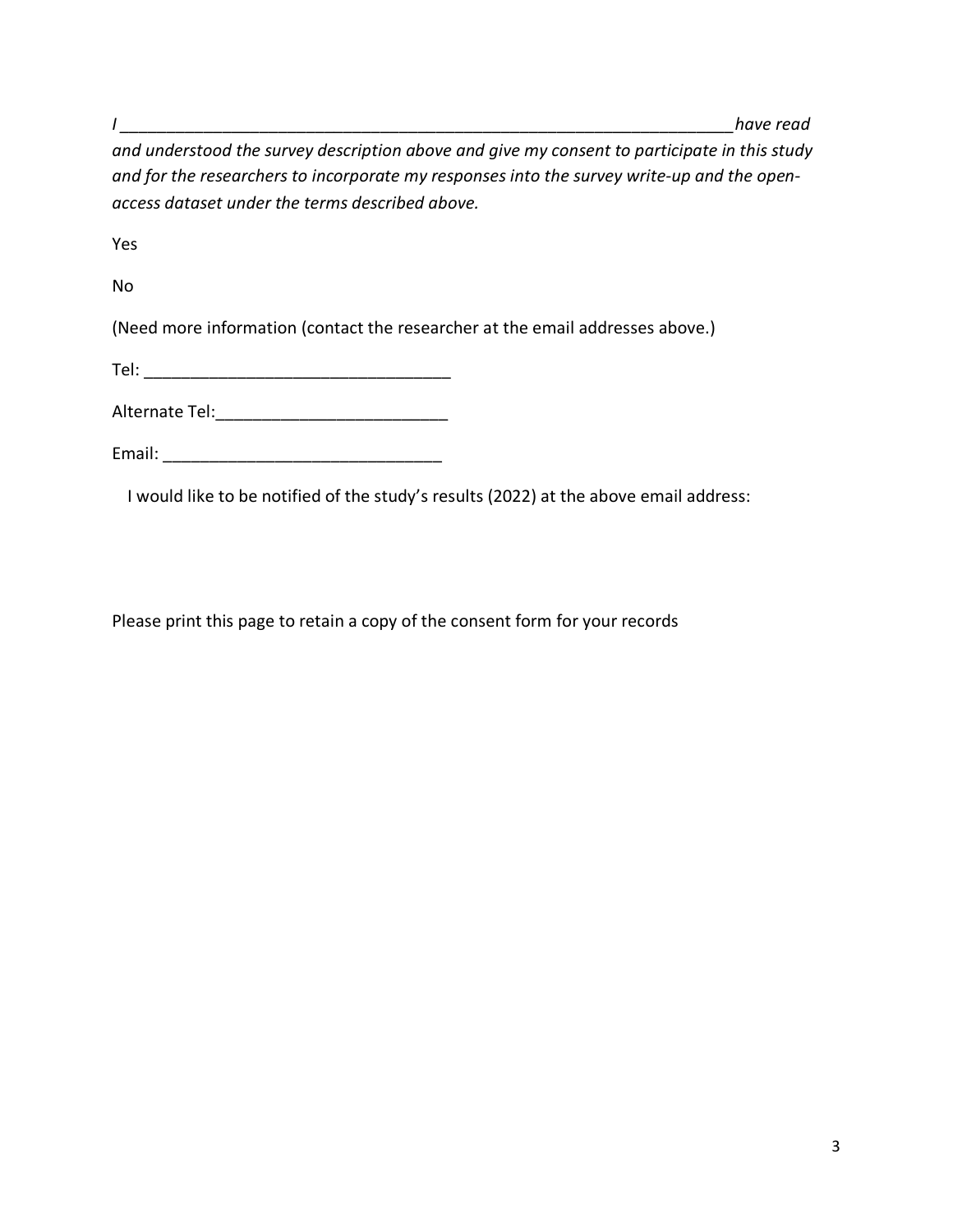## **Qualifying question:**

For this study you should be from age 17 to 35 and be entering a training program that will help you get job and life skills.

1. Do you fit the description above? Yes/No

### **Personal Profile**

2. Your year of birth: \_\_\_\_\_\_\_\_\_\_\_

3. How do you identify your gender (e.g., woman, man, transgender woman, gender fluid)? \_\_\_\_\_\_\_\_\_\_

4. Your country of birth? Canada/Outside of Canada

4a. If born outside of Canada, where? \_\_\_\_\_\_\_\_\_\_\_\_

4b. If born outside of Canada, what year did you arrive in Canada? \_\_\_\_\_\_\_\_\_\_\_\_\_

5. In what language do you speak most fluently?

 English French Other (specify)\_\_\_\_\_\_\_\_\_\_\_\_\_\_\_\_\_

6. How confident are you in your ability to communicate in English?

| not confident at all | somewhat confident | extremely confident |
|----------------------|--------------------|---------------------|

\* *Remember you can choose to skip any questions you do not wish to answer*\*

7. Thinking about the person(s) who took care of you growing up (e.g., mom, dad, grandparents, foster parents), what were their highest level of education completed (e.g., primary school – up to grade 3, some high school, high school, college, university)?

| Caregiver 1(describe): | Level of Education: |  |
|------------------------|---------------------|--|
|                        |                     |  |

Caregiver 2(describe): <br>
Level of Education:

8. Do you identify as a visible minority member? Yes/No

*\*The Employment Equity Act defines* members of visible minorities *as persons, other than Aboriginal peoples, who are non-Caucasian in race or non-white in colour*

8a. If yes, please indicate what group you identify with (e.g., South Asian, Latin American, Black / African Canadian) \_\_\_\_\_\_\_\_\_\_\_\_\_\_\_\_\_\_\_\_\_\_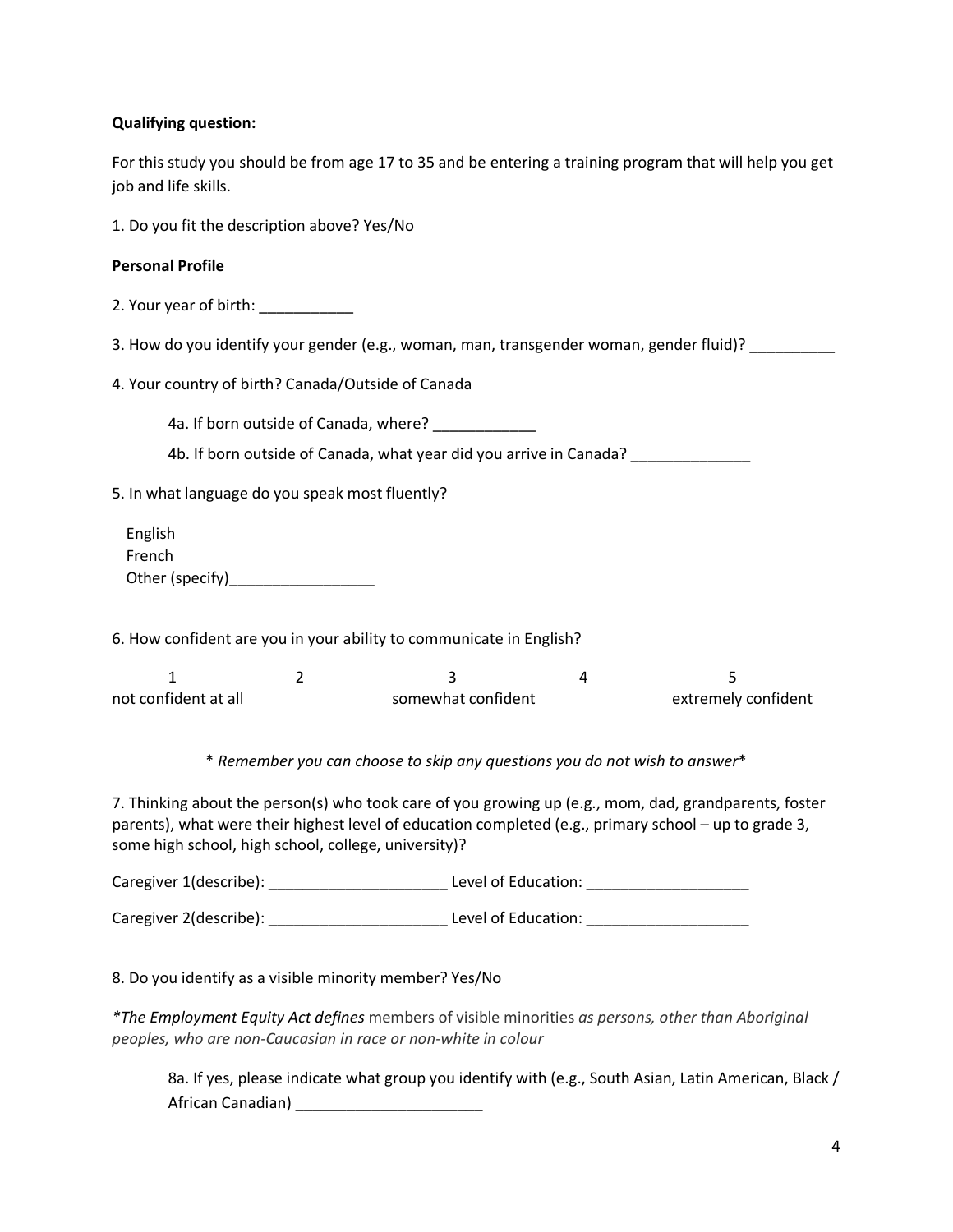#### **With respect to your current situation**

9. With respect to your housing, which of the following best applies:

- A. Own your home B. Rent by yourself (Living independently) C. Rent with others
- D. Live with family/guardian (rent free)
- E. Live elsewhere rent free
- F. Couch surf
- G. Live in a shelter
- H. Other (please describe): \_\_\_\_\_\_\_\_\_\_\_\_\_\_\_\_\_\_\_\_\_\_\_\_\_\_\_\_\_\_\_\_\_\_
- 10. What is your current marital status?
- A. Single (never married)
- B. Married or in common law relationship
- C. Divorced
- D. Widowed
- E. Other (please describe):\_\_\_\_\_\_\_\_\_\_\_\_\_\_\_\_\_\_\_\_\_\_\_\_\_\_\_\_\_\_\_\_\_\_\_

11. Do you have children living with you? Y/N

11a. If yes, do your childcare responsibilities interfere with job training or employment? Y/N

12. What is your highest level of schooling?

- A. Some high school
- B. Completed high school
- C. Some post-secondary schooling
- D. Completed a college diploma or certificate
- E. Completed a university degree
- F. Completed a university professional degree
- G. Other (please describe):\_\_\_\_\_\_\_\_\_\_\_\_\_\_\_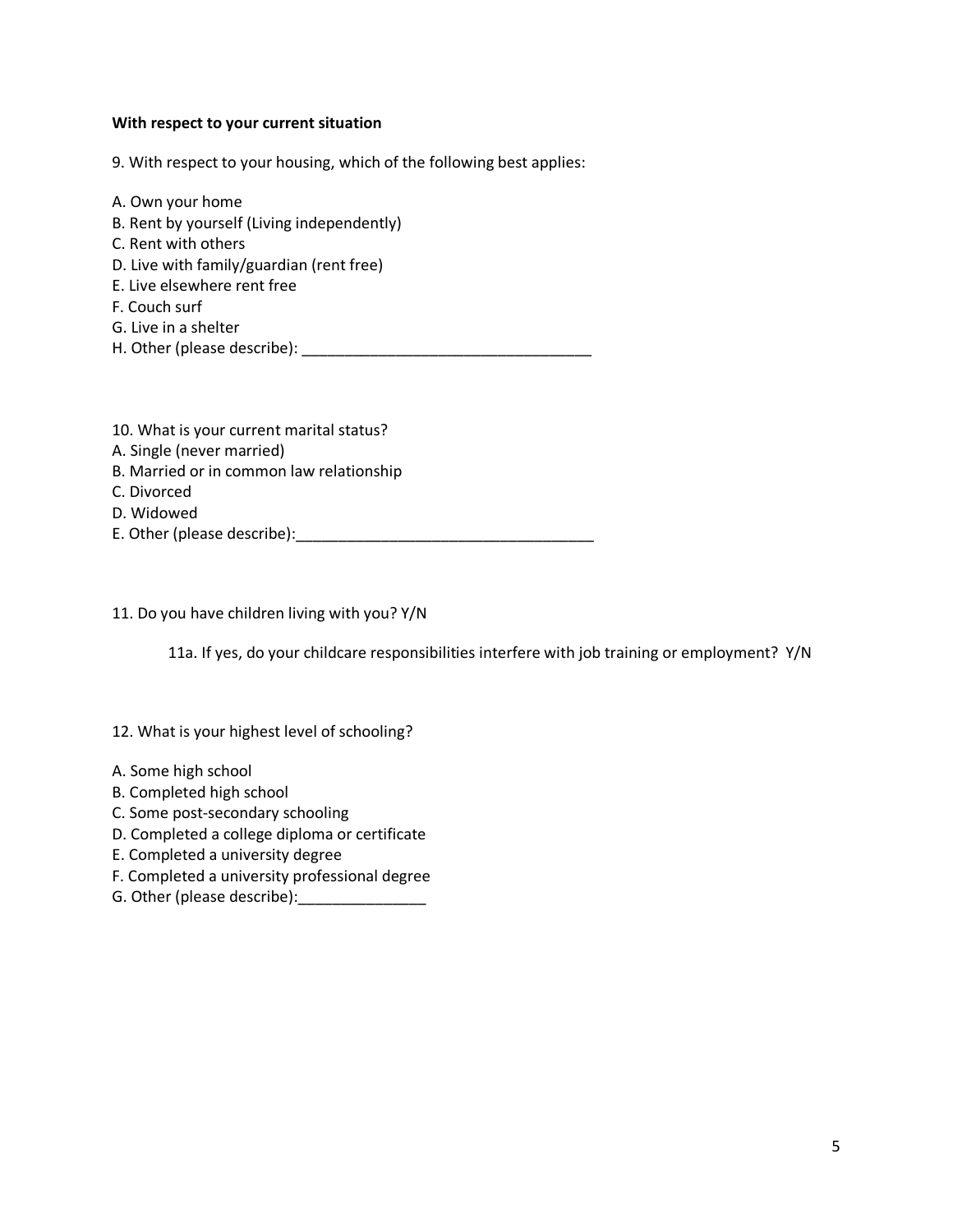13. Do you currently receive income from any of the following sources? (Check all that apply and provide estimates of the monthly amount)

| Source of income                  | Approximate monthly amount (\$)<br>after deductions |
|-----------------------------------|-----------------------------------------------------|
| Training (allowance)              |                                                     |
| Employment (F/T -more than        |                                                     |
| 30 hrs)                           |                                                     |
| Employment (F/T -less than 30     |                                                     |
| hrs)                              |                                                     |
| Government financial support      |                                                     |
| (e.g., disability pension, social |                                                     |
| assistance)                       |                                                     |
| Please specify:                   |                                                     |
| No current income                 |                                                     |
| Other sources of income           |                                                     |
| (Please describe):                |                                                     |
|                                   |                                                     |
|                                   |                                                     |

14. Why did you enter this training program (circle all that apply)?

- A. To help get a job
- B. To earn more money
- C. To learn about career options
- D. To work towards returning to school
- E. To develop new skills
- F. To meet new people
- G. Mandated by government to participate in training
- H. Other (please specify): \_\_\_\_\_\_\_\_\_\_\_\_\_\_\_\_\_\_\_\_\_\_\_\_\_\_\_\_\_

15. Prior to joining your current training program, were you (circle all that apply):

- A. In school full-time
- B. In school part-time
- C. Working full-time
- D. Working part-time
- E. Looking for work
- F. In a formal job-training program or an apprenticeship
- G. A single parent out of the workforce
- H. Involved with the criminal justice system
- I. Not in school, not working or looking for work for personal reasons (e.g., anxiety, lack of education or experience)

\_\_\_\_\_\_\_\_\_\_\_\_\_\_\_\_\_\_\_\_\_\_\_\_\_\_\_\_\_\_\_\_\_\_\_\_\_\_\_\_\_\_\_\_\_\_\_\_\_\_\_\_\_\_\_\_\_\_\_\_\_\_\_\_\_\_\_\_\_\_\_\_\_\_\_\_\_\_ \_\_\_\_\_\_\_\_\_\_\_\_\_\_\_\_\_\_\_\_\_\_\_\_\_\_\_\_\_\_\_\_\_\_\_\_\_\_\_\_\_\_\_\_\_\_\_\_\_\_\_\_\_\_\_\_\_\_\_\_\_\_\_\_\_\_\_\_\_\_\_\_\_\_\_\_

J. Other (please specify):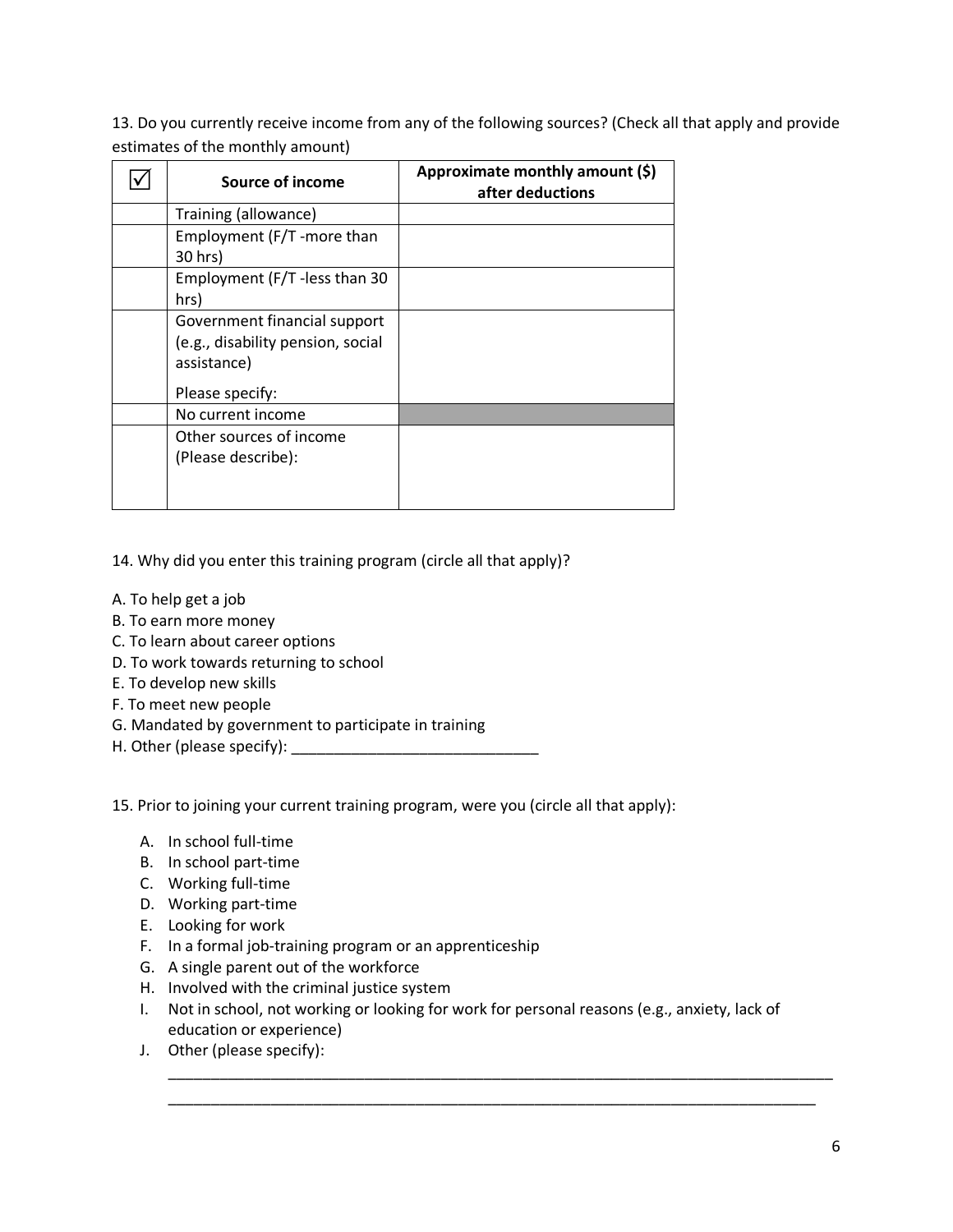16. During the past year, have you used the services of a food bank or a similar type of organization with free food to meet your needs?

| Never | Occasionally | Regularly |
|-------|--------------|-----------|

17. In your work / job search over the past year, please indicate which of the following challenges you have faced (circle all that apply)?

- A. Lack of schooling
- B. Lack of job training including credentials
- C. Lack of employment experience
- D. Lack of Canadian experience
- E. Language barriers
- F. Lack of social contacts who can help you
- G. Lack of know-how on how to apply
- H. Anxiety in an interview, job searching or meeting new people
- I. Lack of proper medical care
- J. Mental health issues
- K. Lack of affordable childcare
- L. Lack of convenient transportation to potential job sites
- M. Lack of a computer for an online application
- N. Lack of clothes to dress properly
- O. Lack of a workplace to meet your special needs such as a disability
- P. Risk of losing social assistance support including disability pension benefits

\_\_\_\_\_\_\_\_\_\_\_\_\_\_\_\_\_\_\_\_\_\_\_\_\_\_\_\_\_\_\_\_\_\_\_\_\_\_\_\_\_\_\_\_\_\_\_\_\_\_\_\_\_\_\_\_\_\_\_\_\_\_\_\_\_\_\_\_\_\_\_\_\_\_\_\_\_

\_\_\_\_\_\_\_\_\_\_\_\_\_\_\_\_\_\_\_\_\_\_\_\_\_\_\_\_\_\_\_\_\_\_\_\_\_\_\_\_\_\_\_\_\_\_\_\_\_\_\_\_\_\_\_\_\_\_\_\_\_\_\_\_\_\_\_\_\_\_\_\_\_\_\_\_\_\_\_\_\_\_\_\_

- Q. Criminal record
- R. Other (please explain):

### **The Future**

18. Thinking ahead three years from now, what type of job would you like to be doing?

19. Thinking ahead three years from now, what income per hour would you like to be earning?

20. Thinking ahead three years from now, what level of schooling would you like to have achieved?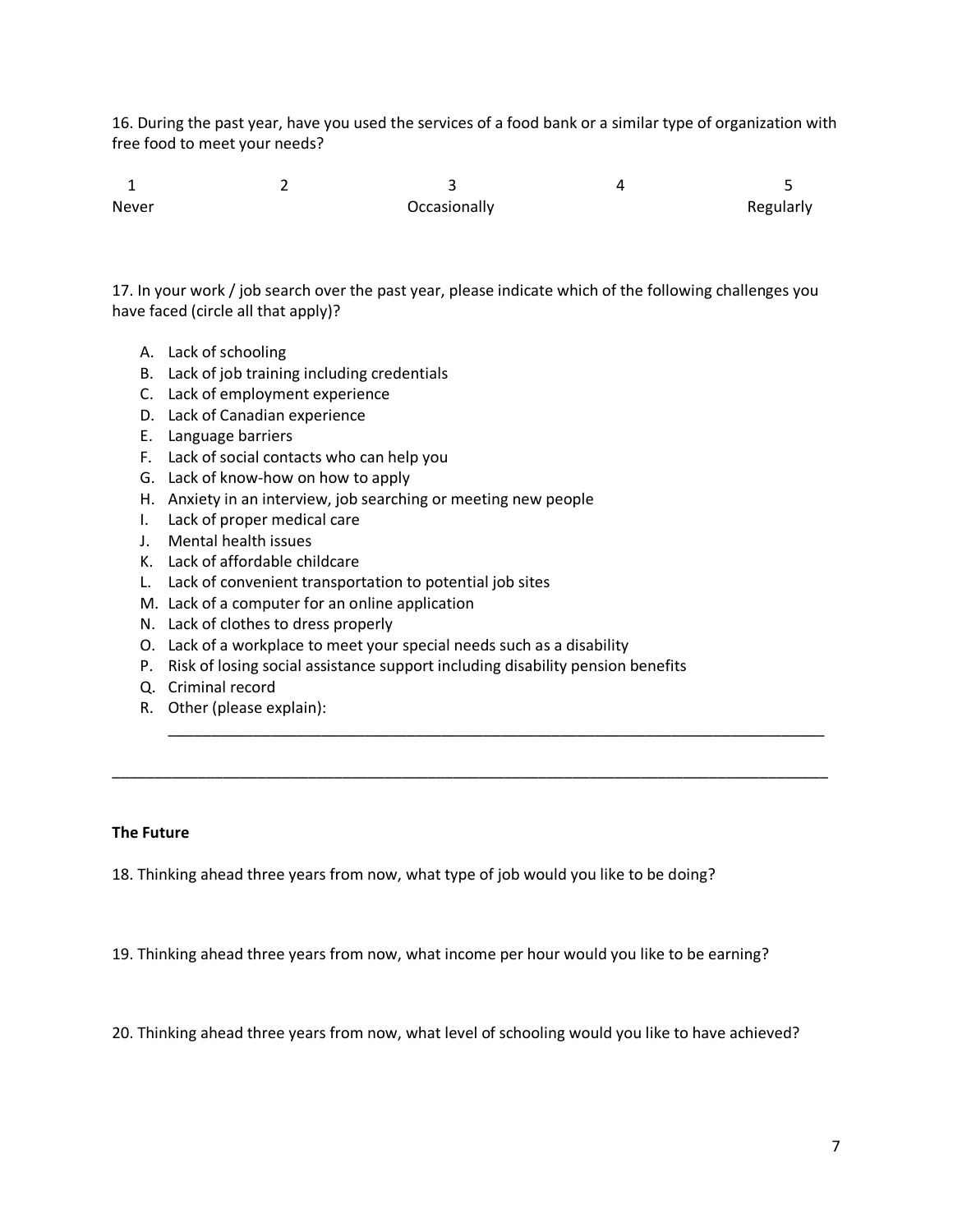21. If your dreams were fulfilled, what type of job would you like to be doing? \_\_\_\_\_\_\_\_\_\_\_\_\_\_\_\_\_\_\_

22. How do you define success for yourself?

\* *Remember you can choose to skip any questions you do not wish to answer*\*

\_\_\_\_\_\_\_\_\_\_\_\_\_\_\_\_\_\_\_\_\_\_\_\_\_\_\_\_\_\_\_\_\_\_\_\_\_\_\_\_\_\_\_\_\_\_\_\_\_\_\_\_\_\_\_\_\_\_\_\_\_\_\_\_\_\_\_\_\_\_\_\_\_\_\_\_\_\_\_\_\_\_\_\_

# **Satisfaction with Life**

23. Evaluate how **satisfied** you are with each of the following areas of your life using a score of 1 to 5, where **1 is Very dissatisfied** and **5 is Very satisfied**. Select **N/A** if the area is **not applicable** to you. For each item, please circle the number that best describes your situation.

| <b>Financially</b>                      | N/A | Very<br>dissatisfied |                |   |                | Very<br>satisfied |
|-----------------------------------------|-----|----------------------|----------------|---|----------------|-------------------|
| How satisfied are you with your         |     |                      |                |   |                |                   |
| Personal income                         | N/A | 1                    | 2              | 3 | 4              | 5                 |
| Household income                        | N/A | 1                    | $\overline{2}$ | 3 | 4              | 5                 |
| Savings                                 | N/A | $\mathbf{1}$         | $\overline{2}$ | 3 | 4              | 5                 |
| Ability to borrow money                 | N/A | $\mathbf{1}$         | $\overline{2}$ | 3 | $\overline{4}$ | 5                 |
| How much money you owe others           | N/A | $\mathbf{1}$         | $\overline{2}$ | 3 | 4              | 5                 |
| Ability to pay for food                 | N/A | $\mathbf{1}$         | $\overline{2}$ | 3 | 4              | 5                 |
| Ability to pay for housing              | N/A | $\mathbf{1}$         | $\overline{2}$ | 3 | 4              | 5                 |
| Enough money to pay bills               | N/A | $\mathbf{1}$         | $\overline{2}$ | 3 | 4              | 5                 |
| <b>Personally</b>                       | N/A | Very<br>dissatisfied |                |   |                | Very<br>satisfied |
| Motivation to get things done           | N/A | 1                    | $\overline{2}$ | 3 | 4              | 5                 |
| Self-confidence                         | N/A | $\mathbf{1}$         | $\overline{2}$ | 3 | 4              | 5                 |
| Ability to speak out                    | N/A | $\mathbf{1}$         | $\overline{2}$ | 3 | 4              | 5                 |
| Optimism                                | N/A | $\mathbf{1}$         | $\overline{2}$ | 3 | 4              | 5                 |
| Self-worth or how you feel about        | N/A | $\mathbf{1}$         | $\overline{2}$ | 3 | $\overline{4}$ | 5                 |
| yourself                                |     |                      |                |   |                |                   |
| Level of daily stress                   | N/A | $\mathbf{1}$         | $\overline{2}$ | 3 | 4              | 5                 |
| Health                                  | N/A | $\mathbf{1}$         | $\overline{2}$ | 3 | 4              | 5                 |
| <b>Access to the Following Services</b> | N/A | Very<br>dissatisfied |                |   |                | Very<br>satisfied |
| Stable housing (not at-risk of          | N/A | 1                    | $\overline{2}$ | 3 | 4              | 5                 |
| eviction or homelessness)               |     |                      |                |   |                |                   |
| Library                                 | N/A | $\mathbf{1}$         | $\overline{2}$ | 3 | 4              | 5                 |
| Internet                                | N/A | $\mathbf{1}$         | $\overline{2}$ | 3 | 4              | 5                 |
| <b>Banking</b>                          | N/A | $\mathbf{1}$         | $\overline{2}$ | 3 | 4              | 5                 |
| <b>Financial support</b>                | N/A | $\mathbf{1}$         | $\overline{2}$ | 3 | $\overline{4}$ | 5                 |
| Grocery stores                          | N/A | $\mathbf{1}$         | $\overline{2}$ | 3 | 4              | 5                 |
| Affordable transportation               | N/A | $\mathbf{1}$         | $\overline{2}$ | 3 | 4              | 5                 |
| Newcomer settlement services            | N/A | $\mathbf{1}$         | $\overline{2}$ | 3 | $\overline{4}$ | 5                 |
| Family doctor                           | N/A | $\mathbf{1}$         | $\overline{2}$ | 3 | $\overline{4}$ | 5                 |
| Childcare                               | N/A | $\mathbf{1}$         | $\overline{2}$ | 3 | 4              | 5                 |
| More schooling or formal education      | N/A | 1                    | $\overline{2}$ | 3 | 4              | 5                 |
| More training apart from school         | N/A | $\mathbf{1}$         | $\overline{2}$ | 3 | 4              | 5                 |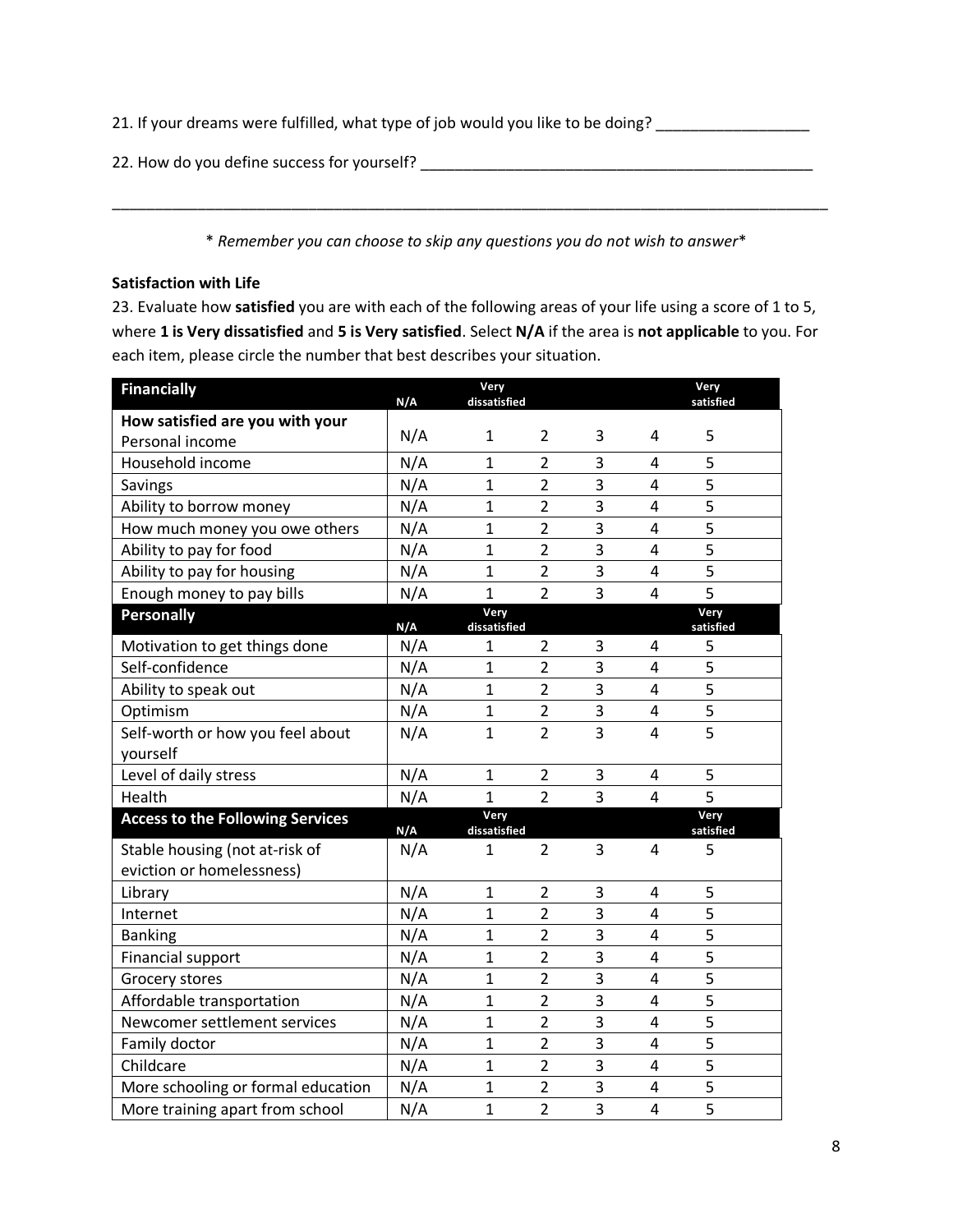| <b>Your Skills</b>                      | N/A | Very<br>dissatisfied |                          |   |   | Very<br>satisfied |
|-----------------------------------------|-----|----------------------|--------------------------|---|---|-------------------|
| Job search skills                       | N/A | $\mathbf{1}$         | $\overline{2}$           | 3 | 4 | 5                 |
| Job skills                              | N/A | 1                    | $\overline{2}$           | 3 | 4 | 5                 |
| Skills in getting along with others     | N/A | 1                    | 2                        | 3 | 4 | 5                 |
| Problem-solving skills                  | N/A | 1                    | 2                        | 3 | 4 | 5                 |
| Your general understanding of issues    | N/A | 1                    | $\overline{\mathcal{L}}$ | 3 | 4 | 5                 |
| Your ability to get a survival job      | N/A | 1                    | 2                        | 3 | 4 | 5                 |
| Your ability to get a good-paying job   | N/A | 1                    | $\overline{2}$           | 3 | 4 | 5                 |
| Your leadership abilities               | N/A | 1                    | $\overline{\mathcal{L}}$ | 3 | 4 | 5                 |
| <b>Family &amp; Community Relations</b> | N/A | Very<br>dissatisfied |                          |   |   | Very<br>satisfied |
| Work networks                           | N/A | 1                    | $\overline{2}$           | 3 | 4 | 5                 |
| Neighbour relations                     | N/A | 1                    | $\overline{2}$           | 3 | 4 | 5                 |
| Family support                          | N/A | 1                    | $\overline{2}$           | 3 | 4 | 5                 |
| Friendships                             | N/A | 1                    | $\overline{2}$           | 3 | 4 | 5                 |
| Relationship with mentors (people       | N/A | 1                    | 2                        | 3 | 4 | 5                 |
| you look up to and seek advice from)    |     |                      |                          |   |   |                   |
| Trusting relationships                  | N/A | 1                    | $\overline{2}$           | 3 | 4 | 5                 |
| Political participation                 | N/A | 1                    | $\overline{2}$           | 3 | 4 | 5                 |
| Safety in the home (e.g., absence of    | N/A | 1                    | $\overline{2}$           | 3 | 4 | 5                 |
| violence)                               |     |                      |                          |   |   |                   |
| Neighbourhood safety                    | N/A | 1                    | $\overline{2}$           | 3 | 4 | 5                 |

24. Is there anything you might want to add?

# **Thank you for completing the survey! (Just a few more questions)**

Would you be willing to do an interview about your experience with employment and job training? Yes/No

Please select your preferred method to receive the compensation for your participation in this survey:

- a) Pick up at place of training/work
- b) Sent by mail (provide your mailing address below): \_\_\_\_\_\_\_\_\_\_\_\_\_\_\_\_\_\_\_\_\_\_\_\_\_\_